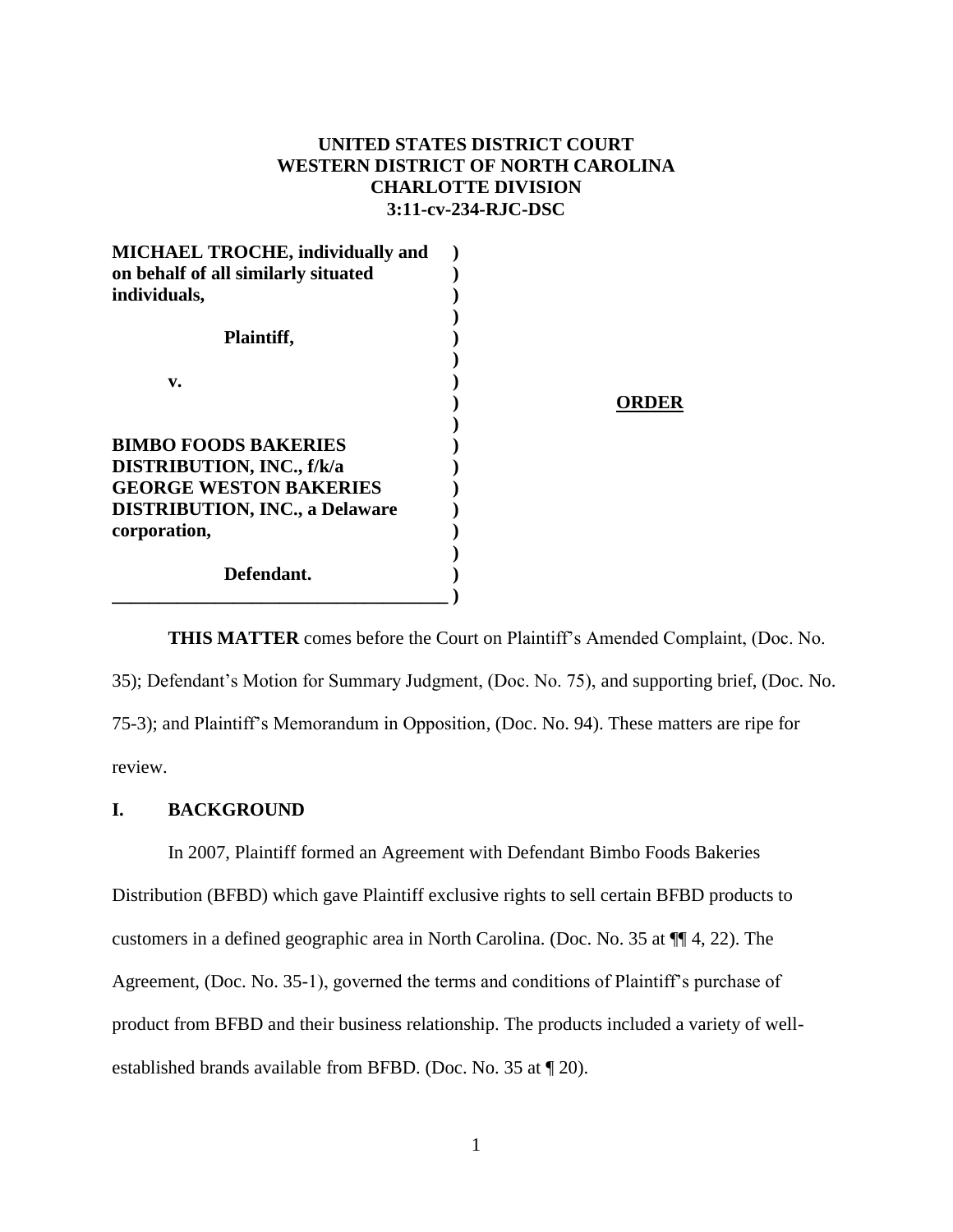The Agreement contemplates that Plaintiff would purchase products from BFBD at a certain price and then re-sell them to various customers at a higher price, earning a profit on the difference. (Doc. No. 35 at ¶ 30); see also (Doc. No. 75-3 at 8). Plaintiff alleges that the common practice was for IOs to pick up the products from one of BFBD's facilities and deliver them to various stores in their specified area. (Doc. No. 35 at ¶ 29). Under the Agreement, the Plaintiff was also responsible for maintaining adequate supplies in the stores, rotating product, and removing stale or damaged product. (Doc. No. 35-1 at § 4.1).

The Agreement establishes that Plaintiff is an independent contractor, or Independent Operator ("IO"), and expressly states that "[n]o fiduciary relationship exists between the parties." (Id. at § 2.3). This provision notwithstanding, Plaintiff alleges that BFBD's managers routinely exerted supervisory and disciplinary control over Plaintiff and other IOs. (Doc. No. 35 at \ine 33). The crux of Plaintiff's complaint involves allegations of interference by BFBD with the relationship between the IOs and their customers, including contacting store members about matters related to the IOs' businesses, and determining which products the IOs could distribute to various stores. See (id. at ¶¶ 33, 34, 79). Plaintiff also alleges that BFBD unreasonably controlled the IOs' profits through its representation of the IOs in negotiations with chain stores, (Id. at ¶¶ 42, 44, 84), through its negotiations of promotions with the IOs' customers, (Id. at ¶¶ 52, 90), and by allowing chain stores to use Scan-Based Trading ("SBT"), which imposes the cost of shrink onto IOs. (Id. at  $\P$  59, 96).

In 2011, BFBD acquired a bakery division of Sara Lee and began promoting products that competed directly in the marketplace with those distributed by Plaintiff and other IOs. (Doc. No. 35 at  $\P$  64). Plaintiff alleges several adverse consequences as a result of Defendant's promotion of Sara Lee products, including decreased shelf space and loss of sales. (Doc. No. 35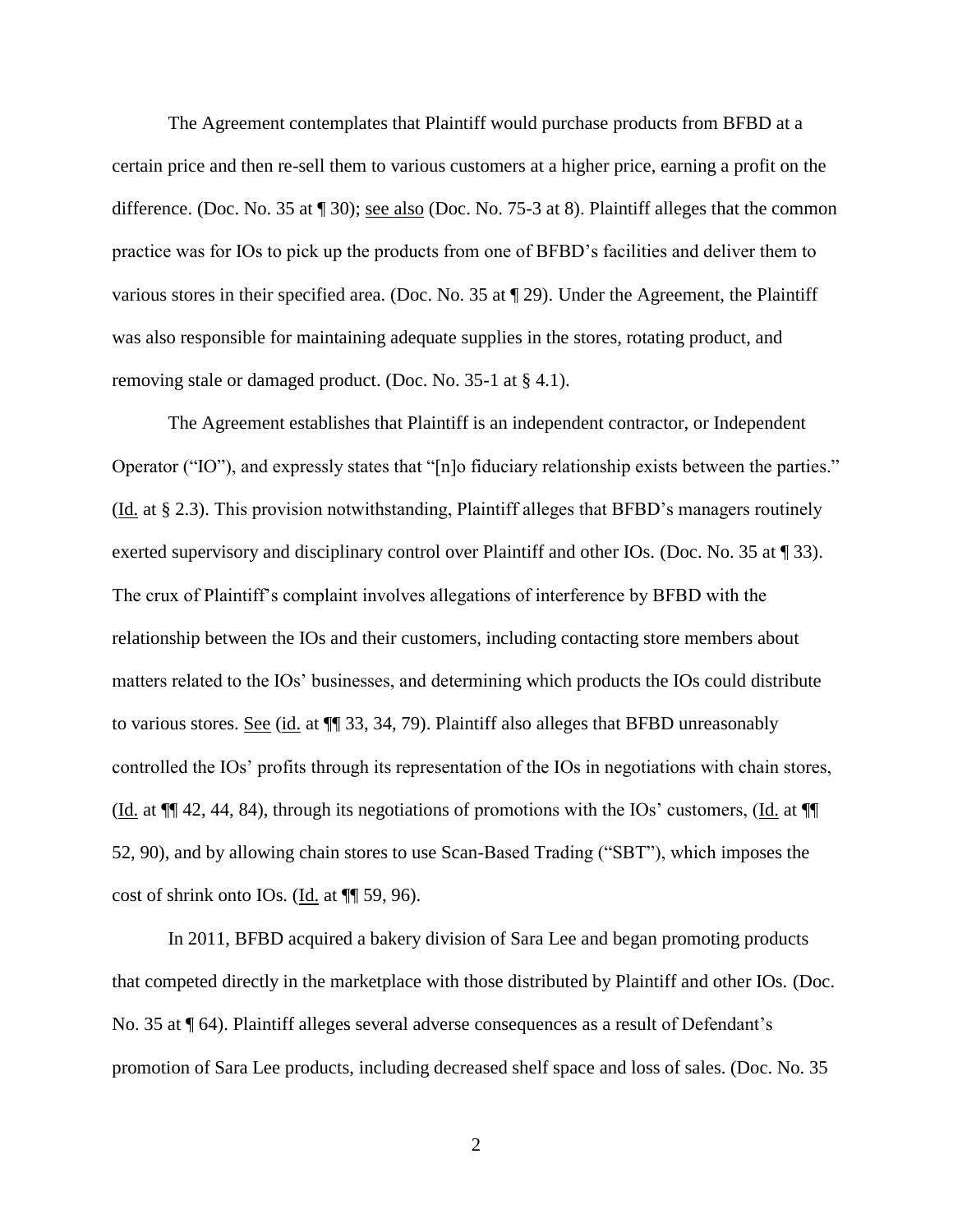at  $\P$  66, 102).

Plaintiff filed suit in this district on May 11, 2011, alleging violations of the federal Fair Labor Standards Act (FLSA) as well as various state law claims. (Doc. No. 1). Since then, the case was transferred to and from federal court in Pennsylvania where the FLSA claim was dismissed. (Doc. Nos. 21, 22). Plaintiff filed an Amended Complaint on October 23, 2013, with the remaining claims for breach of contract (Counts I-V), breach of fiduciary duty (Count VI), unfair and deceptive trade practices (UDTPA) (Count VII), and violations of the North Carolina Wage and Hour Act (NCWHA) (Count VIII). (Doc. No. 35). On July 18, 2014, Defendant filed a Motion for Summary Judgment, (Doc. No. 75). On June 1, 2015, the Court held a hearing on this motion and Plaintiff's Motion for Class Certification, (Doc. No. 58). See (Doc. No. 109).

## **II. STANDARD OF REVIEW**

Summary judgment shall be granted "if the movant shows that there is no genuine dispute as to any material fact and the movant is entitled to judgment as a matter of law." FED. R. CIV. P. 56(a). A factual dispute is genuine "if the evidence is such that a reasonable jury could return a verdict for the nonmoving party." Anderson v. Liberty Lobby, Inc., 477 U.S. 242, 248 (1986). A fact is material only if it might affect the outcome of the suit under governing law. Id. The movant has the "initial responsibility of informing the district court of the basis for its motion, and identifying those portions of the pleadings, depositions, answers to interrogatories, and admissions on file, together with the affidavits, if any, which it believes demonstrate the absence of a genuine issue of material fact." Celotex Corp. v. Catrett, 477 U.S. 317, 323 (1986) (internal citations omitted). "The burden on the moving party may be discharged by 'showing' . . . an absence of evidence to support the moving party's case." Id. at 325.

Once this initial burden is met, the burden shifts to the nonmoving party. The nonmoving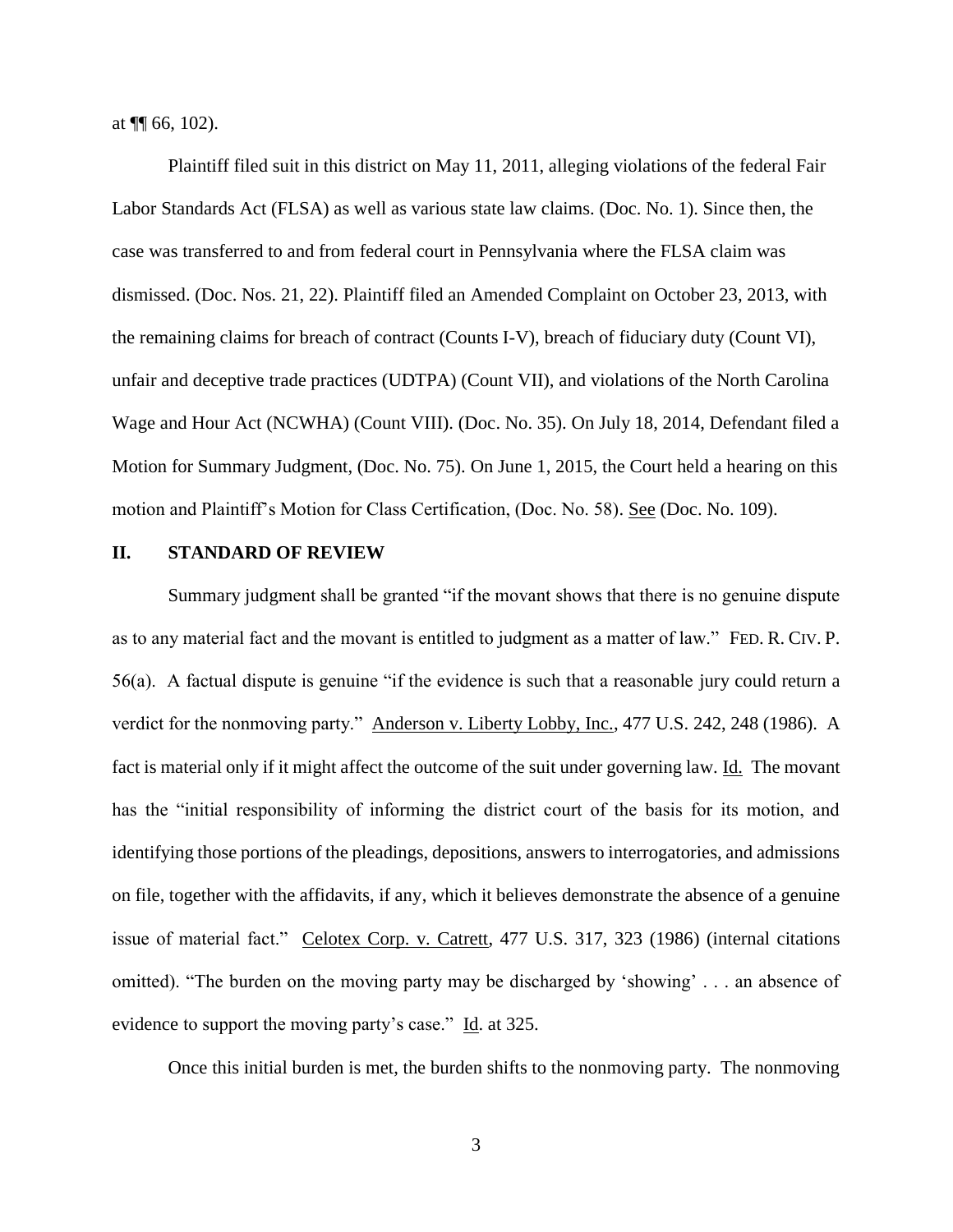party "must set forth specific facts showing that there is a genuine issue for trial." Id. at 322 n.3. The nonmoving party may not rely upon mere allegations or denials of allegations in his pleadings to defeat a motion for summary judgment. Id. at 324. The nonmoving party must present sufficient evidence from which "a reasonable jury could return a verdict for the nonmoving party." Anderson, 477 U.S. at 248; accord Sylvia Dev. Corp. v. Calvert County, Md., 48 F.3d 810, 818 (4th Cir. 1995).

When ruling on a summary judgment motion, a court must view the evidence and any inferences from the evidence in the light most favorable to the nonmoving party. Anderson, 477 U.S. at 255. "Where the record taken as a whole could not lead a rational trier of fact to find for the nonmoving party, there is no genuine issue for trial." Ricci v. DeStefano, 557 U.S. 557, 586 (2009) (internal citations omitted). The mere argued existence of a factual dispute does not defeat an otherwise properly supported motion. Anderson, 477 U.S. at 248. If the evidence is merely colorable, or is not significantly probative, summary judgment is appropriate. Id. at 249-50.

#### **III. DISCUSSION**

### A. Count I

Count I of the Amended Complaint alleges that Defendant breached the Agreement by failing to treat the Plaintiff as an independent contractor, and by interfering with his right to operate his distributor business as he chooses. (Doc. No. 35 at ¶ 79). Defendant argues for summary judgment on this count because: (1) the requested injunctive relief is vague and indeterminate in length; (2) the Agreement does not grant Plaintiff the broad right to operate his business any way he wishes regardless of the rights and obligations under the Agreement; and (3) no factfinder could reasonably conclude that BFBD materially breached any of the rights or obligations in the Agreement. (Doc. No. 75-3at 13).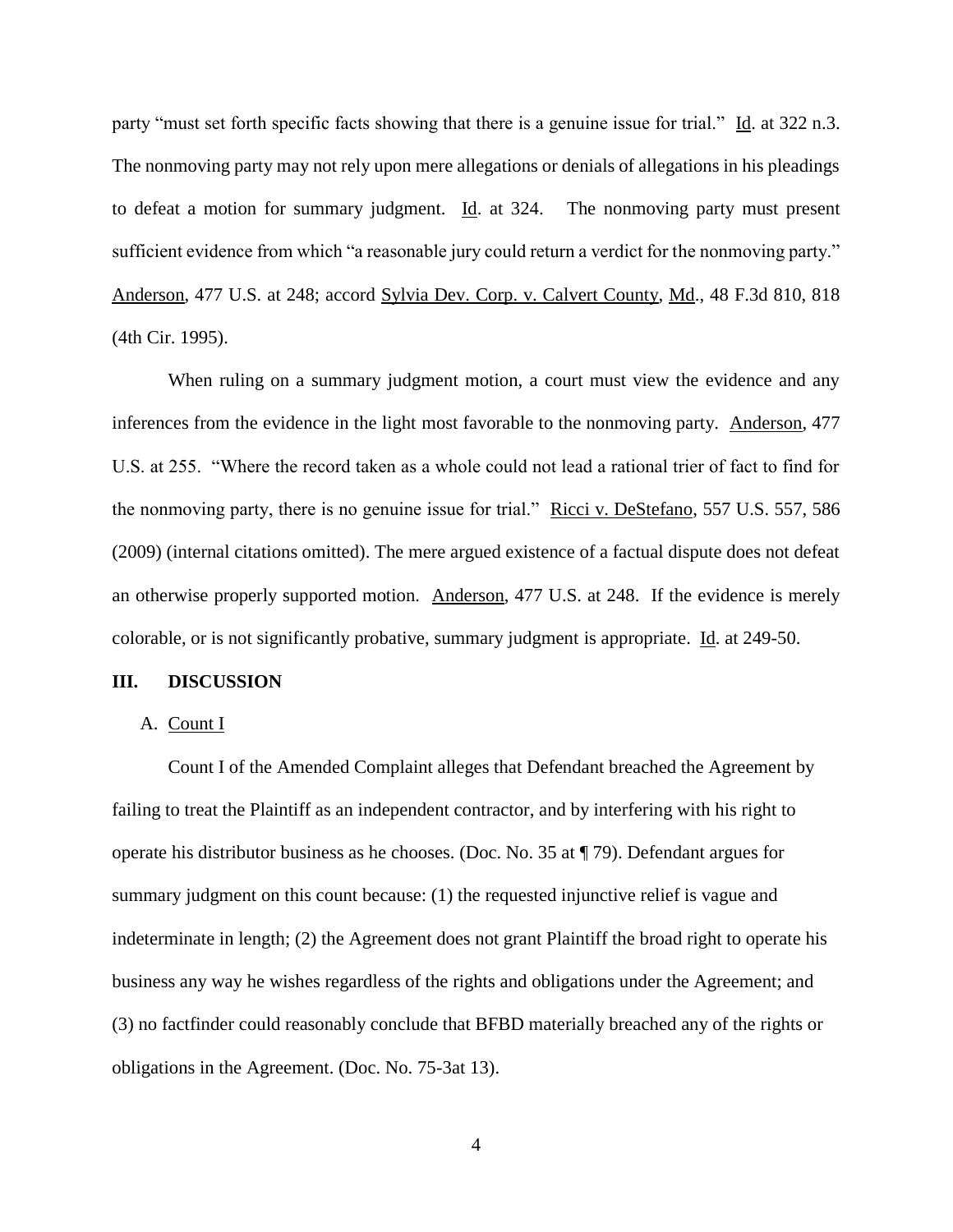In response to the second and third offered reasons for summary judgment Plaintiff argues that his right to operate his business as an independent contractor is an enforceable term of the contract, and that a reasonable factfinder could determine that, based on the evidence Plaintiff has offered, BFBD breached its obligation not to interfere with Plaintiff's right. (Doc. No. 94 at 7-9). As to the permissibility of the requested injunctive relief, Plaintiff outlines a proposed injunction, claiming that its terms are neither vague nor indeterminate in length, and are thus appropriate. (Id. at 9-11). These terms establish a variety of procedures which regulate the relationship between BFBD personnel and IOs, including: creating a job description and guidelines which articulates the relationship; providing IOs an annual opportunity to offer formal feedback about their interactions with sales managers; establishing protocol for sales managers' visits to stores in IO sales areas, and a policy limiting the number of unannounced visits; publishing a guideline to clarify what constitutes a breach of contract; and requiring BFBD to conduct an interview with an IO before issuing a breach letter. (Id. at 10). Plaintiff states that a burden on the Court can be avoided by using a third party to monitor the requirements, with only an annual report to the Court for a term of three years. (Id.)

An injunction which seeks to prevent breaches of contract is often a negative enforcement of specific performance. United Cigarette Mach. Co. v. Winston Cigarette Mach. Co., 194 F.947, 958 (4th Cir. 1912). Under North Carolina law, such an injunction will generally "not be issued to restrain a breach of a long term contract,"  $\underline{\text{id}}$ , because the Court "will not often grant specific performance where by doing so it is placed in the position of constantly supervising performance." Munchak Corp. (Delaware) v. Caldwell, 265 S.E.2d 654, 661 (N.C. Ct. App. 1980). Furthermore, "[e]ven if a breach of a valid contract exists, 'specific performance will not be decreed unless the terms of the contract are so definite and certain that the acts to be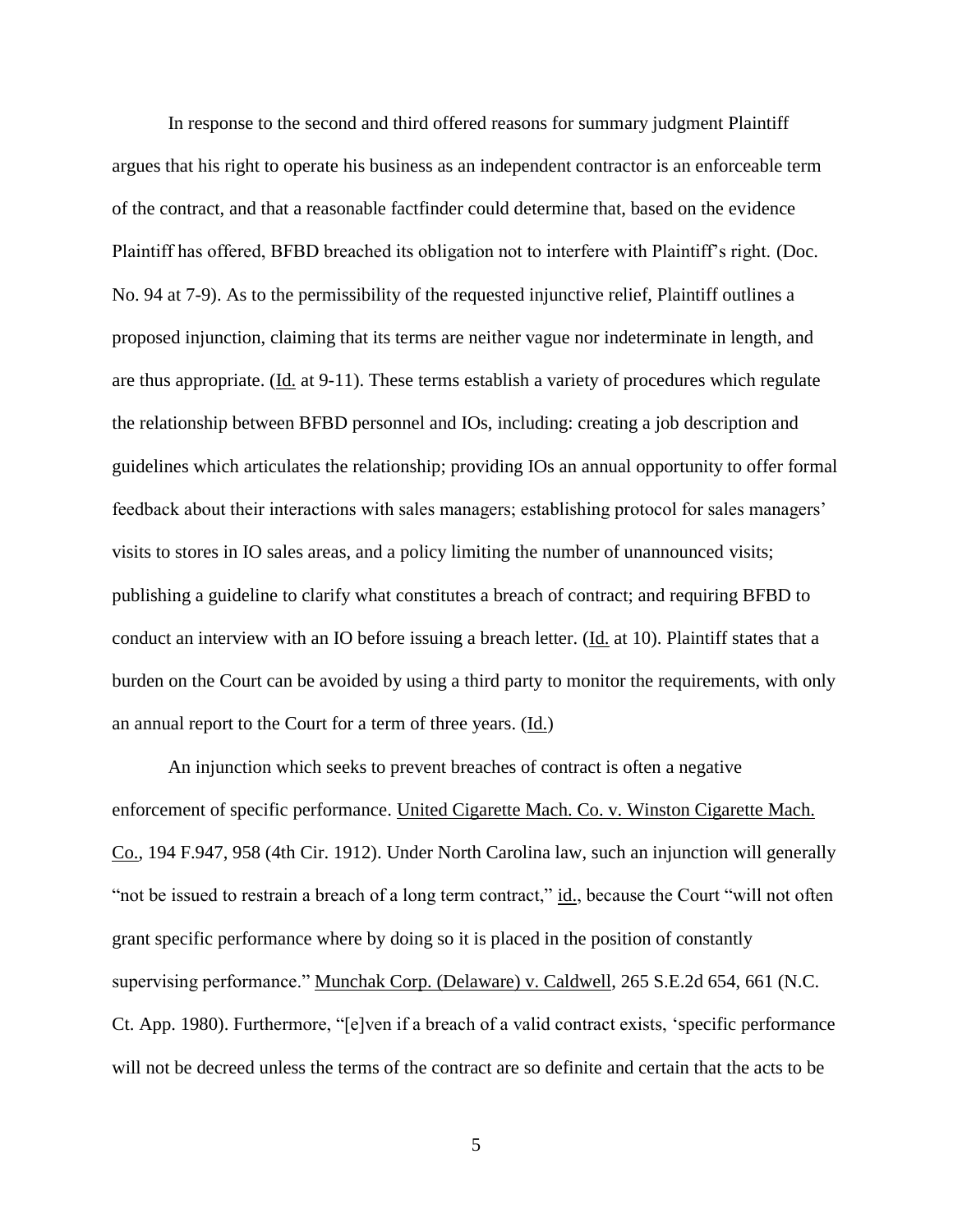performed can be ascertained and the court can determine whether or not the performance rendered is in accord with the contractual duty assumed." McKinnon v. CV Industries, Inc., 713 S.E.2d 495, 500 (N.C. Ct. App. 2011) (citing N.C. Med. Soc'y v. N.C. Bd. Of Nursing, 610 S.E.2d 722, 727 (N.C. Ct. App. 2005). A court will not "make a new or different contract for the parties simply because the one made by the parties proves ineffectual." Munchak, 265 S.E.2d at 661 (citing McLean v. Keith, 72 S.E.2d 44, 53 (N.C. 1952)).

Plaintiff's proposed terms do not make injunctive relief appropriate in this case. The contract term he seeks to enforce is not definite enough "that the acts to be performed can be ascertained," McKinnon, 713 S.E.2d at 500, and the proposed details establishing policies for the relationships between BFBD personnel and IOs are arguably modified or entirely new contract terms. While Plaintiff has suggested a period of only three years for Court supervision, there is no basis for that particular amount of time, see (Doc. No. 94 at 10), and as the contract is "without a time limit," it is likely that its "performance would be continuous and would require protracted supervision and direction." United Cigarette, 194 F. at 958. Because Plaintiff has requested only vague and indeterminate injunctive relief, Defendant's motion for summary judgment is appropriate as to Count I of the Amended Complaint.

### B. Counts II-V

Counts II through V of the Amended Complaint allege further breaches of contract by the Defendant. Count II states that the Defendant unilaterally and unreasonably controlled the profits of the Plaintiff by requiring him to "participate in pricing and promotional programs with chain stores that do not reasonably increase [his] profits." (Doc. No. 35 at ¶ 84). Count III further alleges that Defendant breached its contract with Plaintiff by requiring him to participate in promotions that unreasonably deprive him of profits, and by failing "to properly credit him for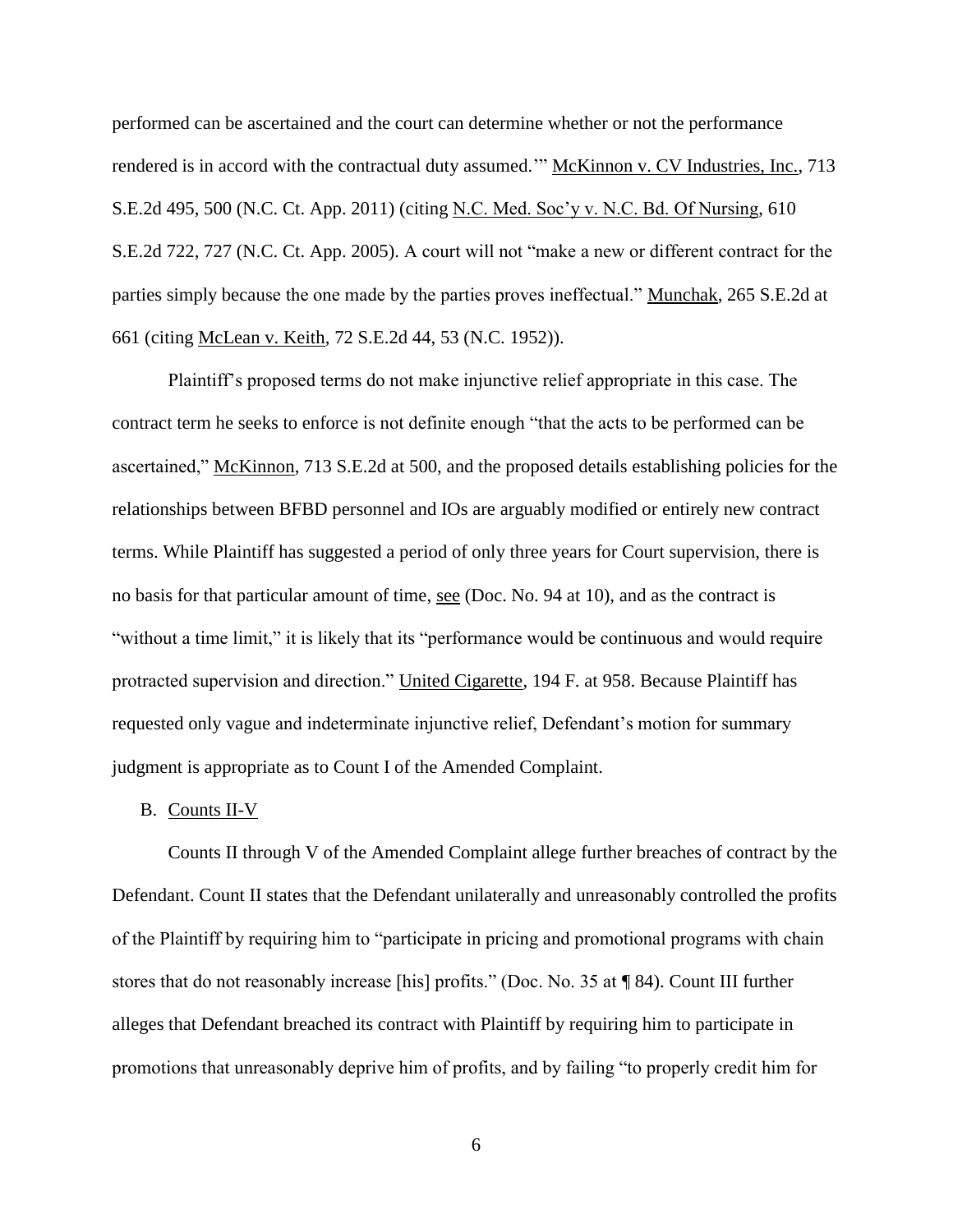damaged or stale product sold to a chain and then returned after the promotion period ends." (Id. at ¶ 90). Count IV alleges that Defendant breached its contract "[b]y imposing the shrink cost on Plaintiff." (Id. at ¶ 96). Finally, in Count V, Plaintiff claims that "Defendant's promotion of Sara Lee products in direct competition with the products distributed by Plaintiff…constitutes a breach of the Distributor Agreement." (Id. at ¶ 102).

Defendant argues that Counts II through V warrant summary judgment because the contract terms allegedly breached are not found in the plain language of the contract and the contract indisputably permits the challenged conduct. (Doc. No. 75-3 at 12). Although the Plaintiff does concede in his testimony that the Agreement does not expressly forbid the conduct, (Doc. Nos. 88-6 at 24, 88-7 at 3), and that he is unaware of BFBD's communications with chain stores, (Doc. No. 88-6 at 20), he argues that the Defendant has breached his contractual duty to act reasonably in each instance. (Doc. No. 94 at 11, 17, 20, 22). Plaintiff notes that under North Carolina law, "[w]here a contract confers on one party a discretionary power affecting the rights of the other, this discretion must be exercised in a reasonable manner based upon good faith and fair play." Mezzanotte v. Freeland, 200 S.E.2d 410, 414 (N.C. Ct. App. 1973), *cert. denied*, 201 S.E.2d 689 (N.C. 1974). "Reasonableness is a question of fact, generally to be decided by a jury." MCI Constructors, Inc. v. Hazen and Sawyer, P.C., 401 F. Supp.2d 504, 510 (M.D.N.C. 2005). Because there is clearly a dispute as to whether or not Defendant's conduct was reasonable, a triable issue of fact exists for Counts II through V, and summary judgment is inappropriate.

Defendant argues that Count II should be summarily dismissed because: Plaintiff specifically delegated to BFBD the right to negotiate with customers on his behalf, and has not revoked that delegation of authority; Plaintiff has no knowledge of BFBD's communication with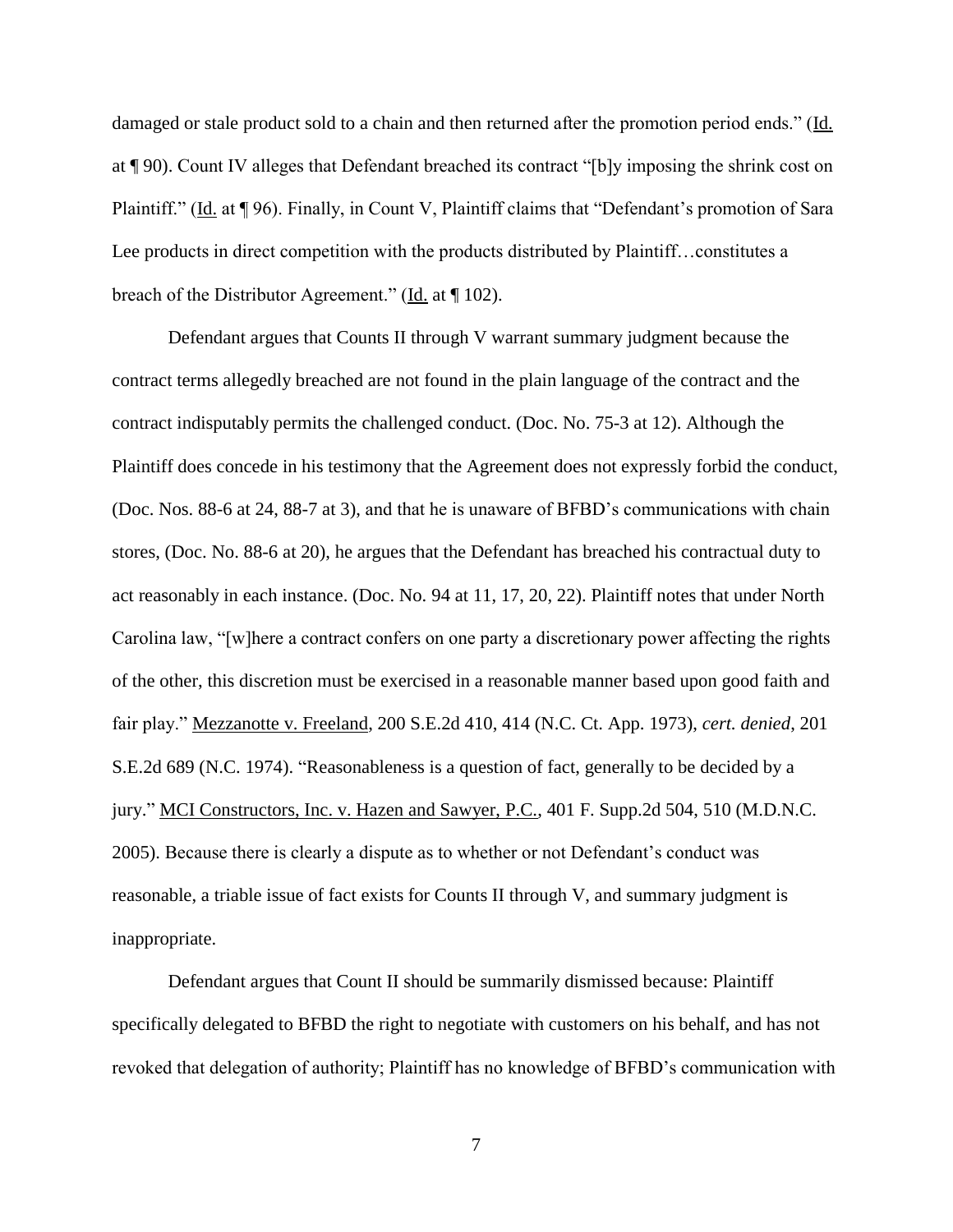chain customers, and cannot point to evidence of who makes decisions on pricing; and Plaintiff cannot dispute the contention that the customers ultimately decide the terms that they require. (Doc. No. 75-3 at 20). Plaintiff responds that the discretionary element in setting pricing, as provided for in the Agreement, (Doc. No. 35-1 at § 3.3), is closely tied with sections 2.3 and 5.2 of the Agreement, and therefore requires that the Defendant act reasonably in its negotiations with chain stores. (Doc. No. 94 at 12). Plaintiff also cites testimony from account executives discussing the process of negotiations, raising a question of fact as to the extent of chain customer control over setting prices. (Id. at 12-13).

Similarly, on Count III, Defendant argues that Plaintiff's claim cannot survive summary judgment because Plaintiff delegated to BFBD the right to negotiate promotions, customers ultimately made final decisions about promotions, and nothing in the Agreement guaranteed Plaintiff a particular income or profit level. (Doc. No. 75-3 at 21). Plaintiff raises a triable issue of fact through his assertions about BFBD's requirements for selling products to stores at promotional price before the promotion begins, and for refunding the stores at full price even when the products were initially purchased at promotional price. (Doc. No. 94 at 17). Defendant does not address this contention in its Memorandum in Support of Summary Judgment, instead simply arguing that Plaintiff's claims of unreasonable pricing and promotions lack merit. (Doc. No. 75-3 at 22). Defendant's discretionary power to set pricing and negotiate with chain stores creates a duty to act reasonably, see Mezzanotte, 200 S.E.2d at 414, and a reasonable jury could find that Defendant's conduct with respect to setting pricing and promotions was unreasonable.

Defendant argues that Count IV of Plaintiff's Amended Complaint should be dismissed because Plaintiff admits that he does not know whether customers unilaterally demand scanbased trading and refuse to share in shrink, and because the Agreement does not preclude him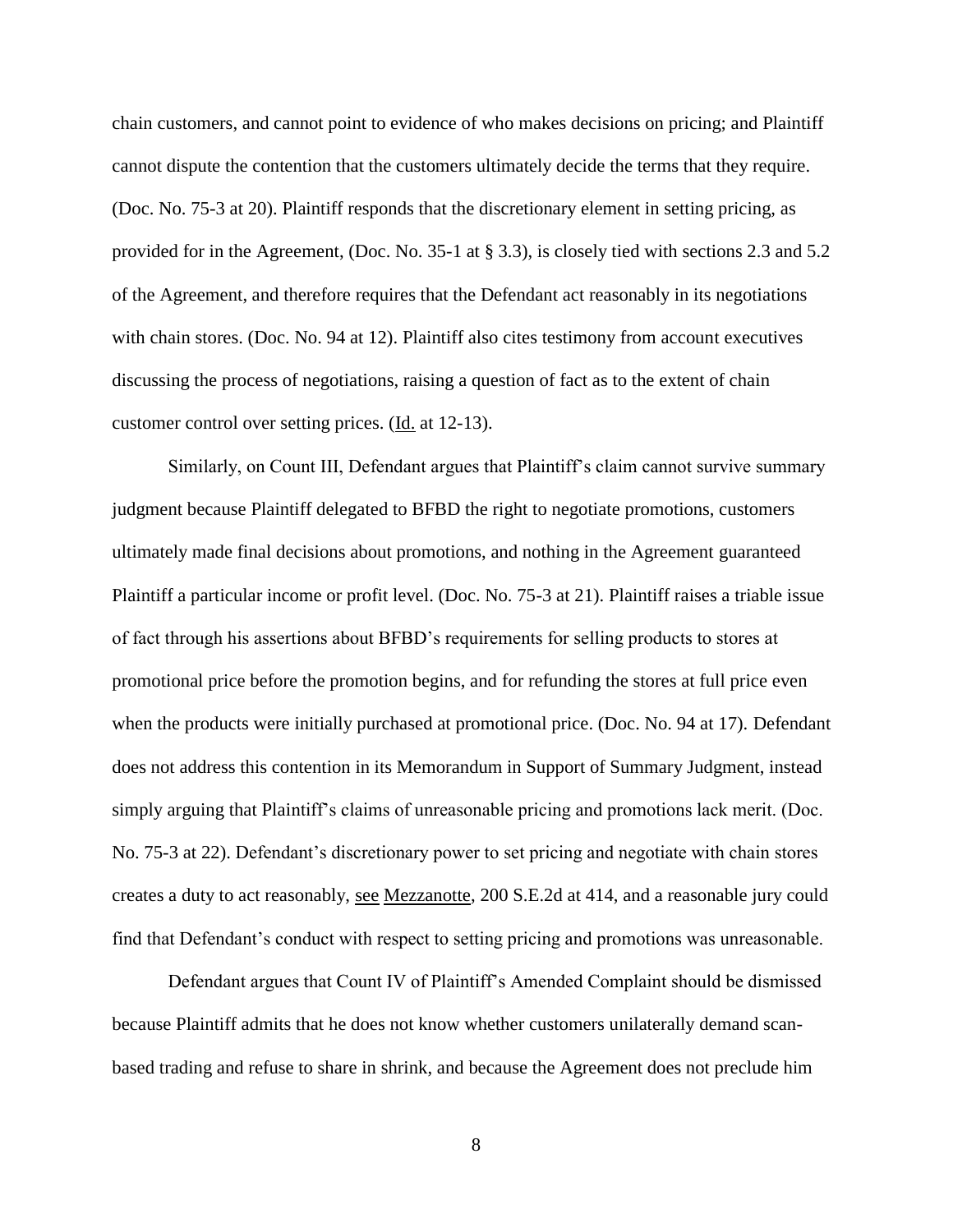from bearing the cost of shrink. (Doc. No. 75-3 at 22). Plaintiff correctly counters by noting that, even if chain stores had unilaterally demanded scan-based trading and refused to cover any of the cost of shrink, BFBD "could have decided in fairness to cover or share the cost of shrink itself, instead of imposing it on Troche and the other IOs." (Doc. No. 94 at 22). This alternative, combined with Plaintiff's cited BFBD admissions of actual negotiations with chains, see (Doc. No. 93-1 at 33, 35), create a question of fact as to the reasonableness of BFBD's actions concerning scan-based trading and the cost of shrink.

Finally, Defendant argues that Count V of the Amended Complaint should fail as a matter of law because nothing in the Agreement precludes Defendant from promoting or selling competing products in Plaintiff's sales area, and because the Agreement confirms that Plaintiff will not have rights to any products/lines acquired by BFBD after its execution. (Doc. No. 75-3) at 24). Plaintiff contends that a reasonable jury could find that BFBD has a conflict of interest in promoting and selling both Sara Lee products and the products sold by IOs, because "BFBD benefits by sale of either product, giving it no motivation to promote the IOs' competing products or to develop a strategy against Sara Lee as an actual competitor, in violation of its obligation to reasonably assist and cooperate with Troche's sales efforts." (Doc. No. 94 at 23). Plaintiff asserts that Defendant's promotion and sale of Sara Lee products violate Section 5.1 of the agreement, which creates an obligation for BFBD to use "commercially reasonable efforts" to preserve and develop the quality and marketability of the Products and to assist and cooperate with Distributor's sales efforts. (Doc. No. 94 at 22); <u>see</u> (Doc. No. 35-1 at § 5.1). Although the Agreement does expressly contemplate BFBD's acquisition of new products or product lines, (Doc. No. 35-1 at § 11.7), a reasonable jury could find that BFBD's promotion and sale of a directly competing product breached the Agreement with Plaintiff.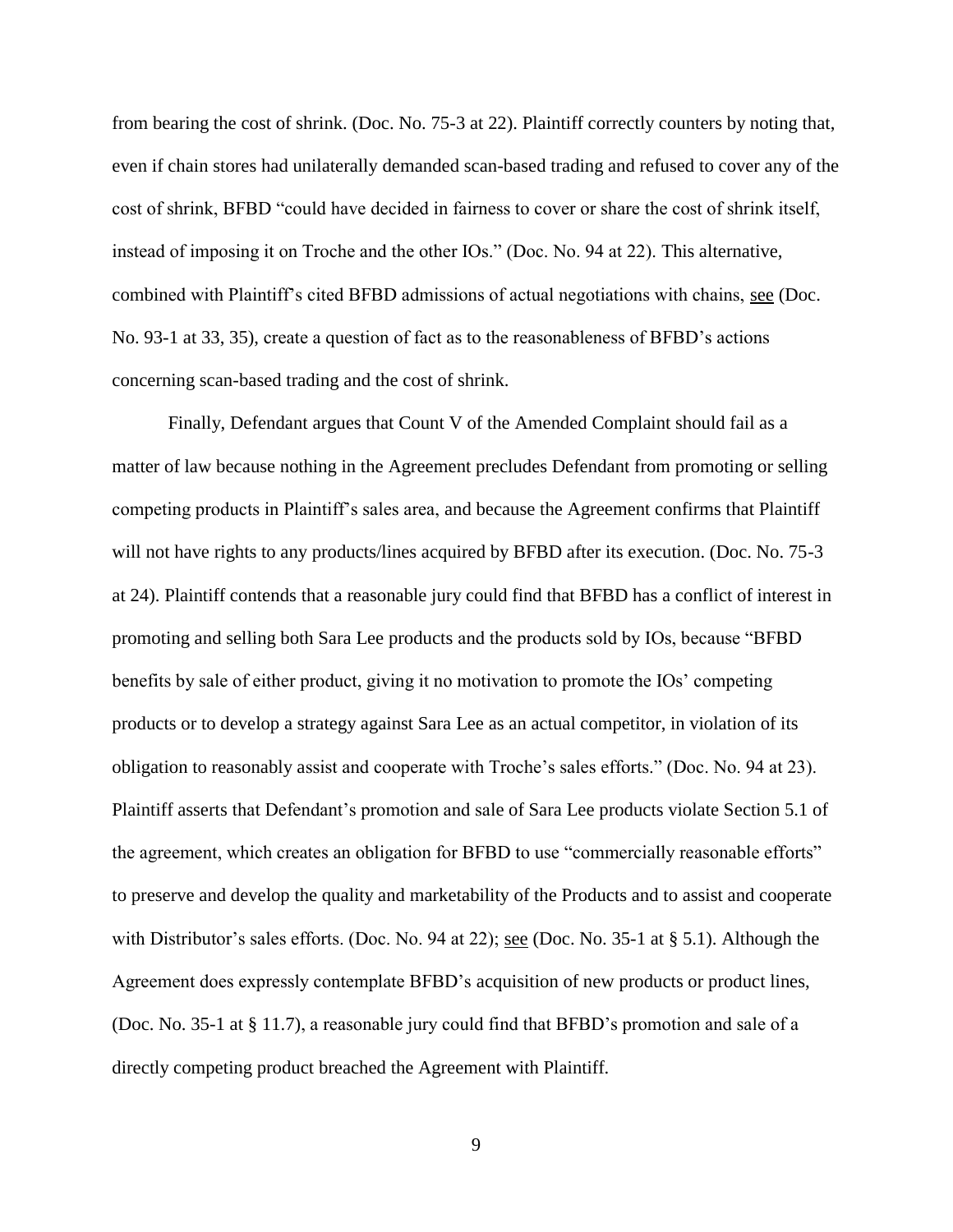Because triable issues of fact exist for Counts II through V of Plaintiff's Amended Complaint, summary judgment is not warranted on those counts.

C. Count VI

Count VI of the Amended Complaint alleges breach of fiduciary duty by the Defendant. (Doc. No. 35 at ¶¶ 108-09). The Defendant argues that "Plaintiff cannot point to evidence of any 'special circumstances' in his ordinary commercial contract with BFBD that would give rise to a fiduciary relationship," and therefore that Plaintiff's Count VI claim must fail as a matter of law. (Doc. No. 75-3 at 24). Plaintiff correctly counters that under North Carolina law, the principalagent relationship gives rise to a fiduciary duty. (Doc. No. 94 at 24-25); <u>see Vail v. Vail</u>, 63 S.E.2d 202, 206 (N.C. 1951). However, according to the economic loss doctrine, the Plaintiff may not bring a fiduciary duty claim where the duty arises from an underlying contract. Wilkins v. Wachovia Corp., No. 5:10-CV-249, 2011 WL 1134706, at \*2 (E.D.N.C. March 24, 2011).

Here, the Plaintiff was unable to describe any differences between his breach of fiduciary duty claim in Count VI and the breach of contract claims in Counts I-V. (Doc. No. 74-1 at 34- 35). He also conceded that he was seeking the same relief in the Count VI fiduciary duty claim as in the Counts I-V breach of contract claims. (Doc. No. 74-1 at 42). Plaintiff's Brief in Opposition does not allege any distinction between the breach of fiduciary duty claim and the breach of contract claims. (Doc. No. 94 at 24-26). Because Plaintiff has failed to allege a fiduciary duty that Defendant owed him separate from the Distributor Agreement, Count VI fails as a matter of law. See Wilkins, 2011 WL 1134706, at \*2.

#### D. Count VII

In Count VII of the Amended Complaint, Plaintiff alleges that Defendant's violation of its fiduciary duty (alleged in Count VI) also constitutes an unfair act or practice in violation of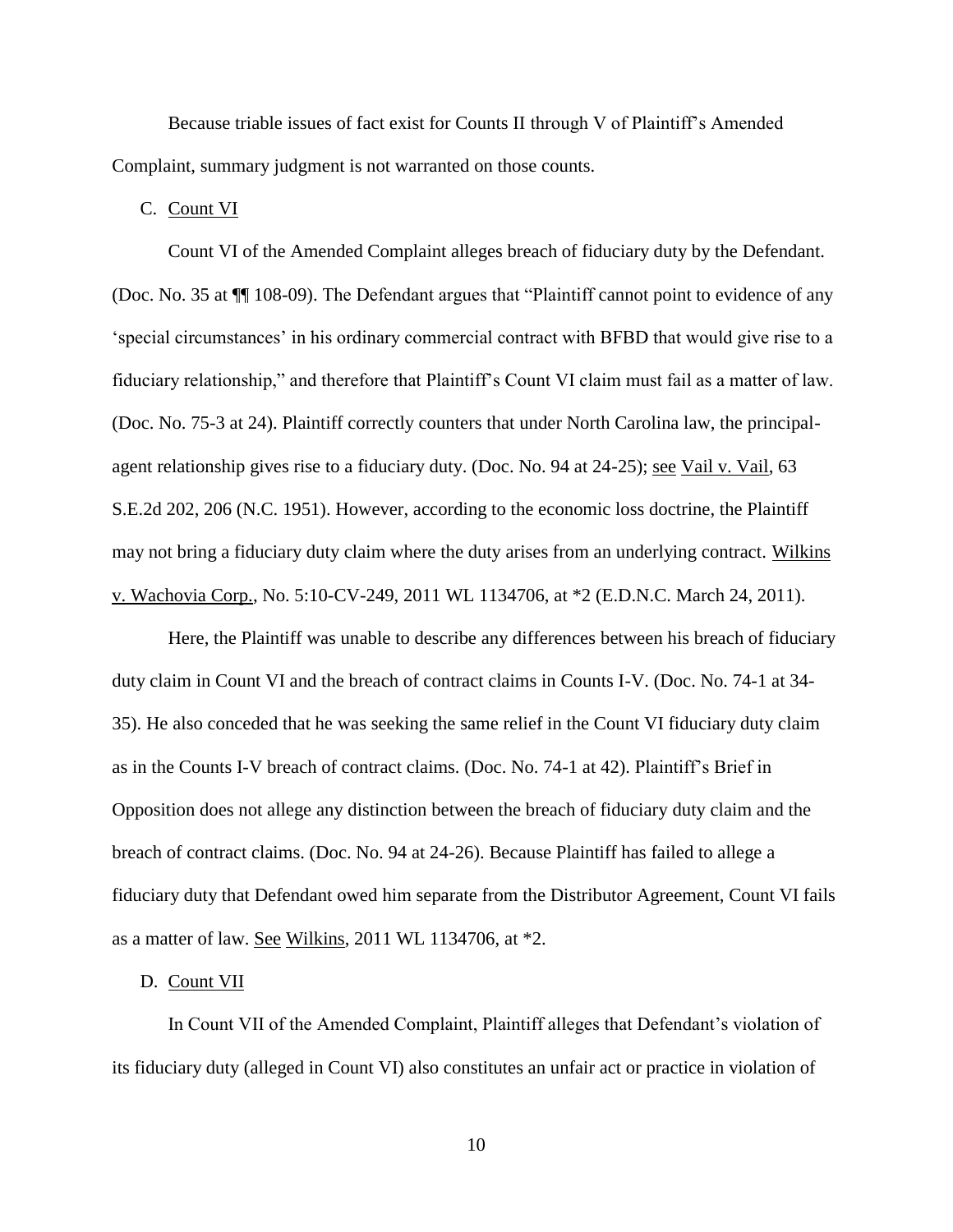N.C. Gen. Stat. § 75-1.1. (Doc. No. 35 at ¶¶ 115-16). In order to establish a *prima facie* claim for unfair trade practices, a plaintiff must show that (1) defendant committed an unfair or deceptive act or practice; (2) the action in question was in or affecting commerce; and (3) the act proximately caused injury to the plaintiff. Becker v. Graber Builders, Inc., 561 S.E.2d 905, 910 (N.C. Ct. App. 2002) (citing Dalton v. Camp, 353 548 S.E.2d 704, 711 (N.C. 2001)). Proof of breach of contract does not constitute proof of an unfair or deceptive act by the Defendant. Id. (citing Branch Banking and Trust Co. v. Thompson, 418 S.E.2d 694, 700, *disc. review denied*, 421 S.E.2d 350 (N.C. 1992)). Rather, "egregious or aggravating circumstances" must be alleged in order to establish that a defendant committed an unfair or deceptive act or practice. Id. at 911 (citing Bartolomeo v. S.B. Thomas, Inc., 889 F.2d 530, 535 (4th Cir. 1989)).

The Plaintiff's UDTPA claim states that Defendant's breach of fiduciary duty "constitutes substantial aggravating circumstances warranting protection under [N.C. Gen. Stat. § 75-1.1]," to the extent that the Defendant's conduct is viewed as stemming from a breach of contract. (Doc. No. 35 at 25). Indeed, North Carolina courts have recognized that "breach of fiduciary duty will support a claim for unfair or deceptive trade practices." Norman v. Nash Johnson & Sons' Farms, Inc., 537 S.E.2d 248, 266 (N.C. Ct. App. 2000) (citing HAJMM Co. v. House of Raeford Farms, 379 S.E.2d 868, 876 (N.C. Ct. App. 1989), *aff'd in part and rev'd in part on other grounds*, 403 S.E.2d 483 (N.C. 1991)). However, as discussed above, Plaintiff's breach of fiduciary duty claim cannot be maintained as it is indistinguishable from his breach of contract claims. See Wilkins, 2011 WL 1134706, at \*2. Therefore, the Defendant is correct in its argument that, without substantial aggravating circumstances distinct from alleged breaches of contract, summary judgment is appropriate for Plaintiff's UDTPA claim. (Doc. No. 75-3 at 28); see Becker, 562 S.E.2d at 910.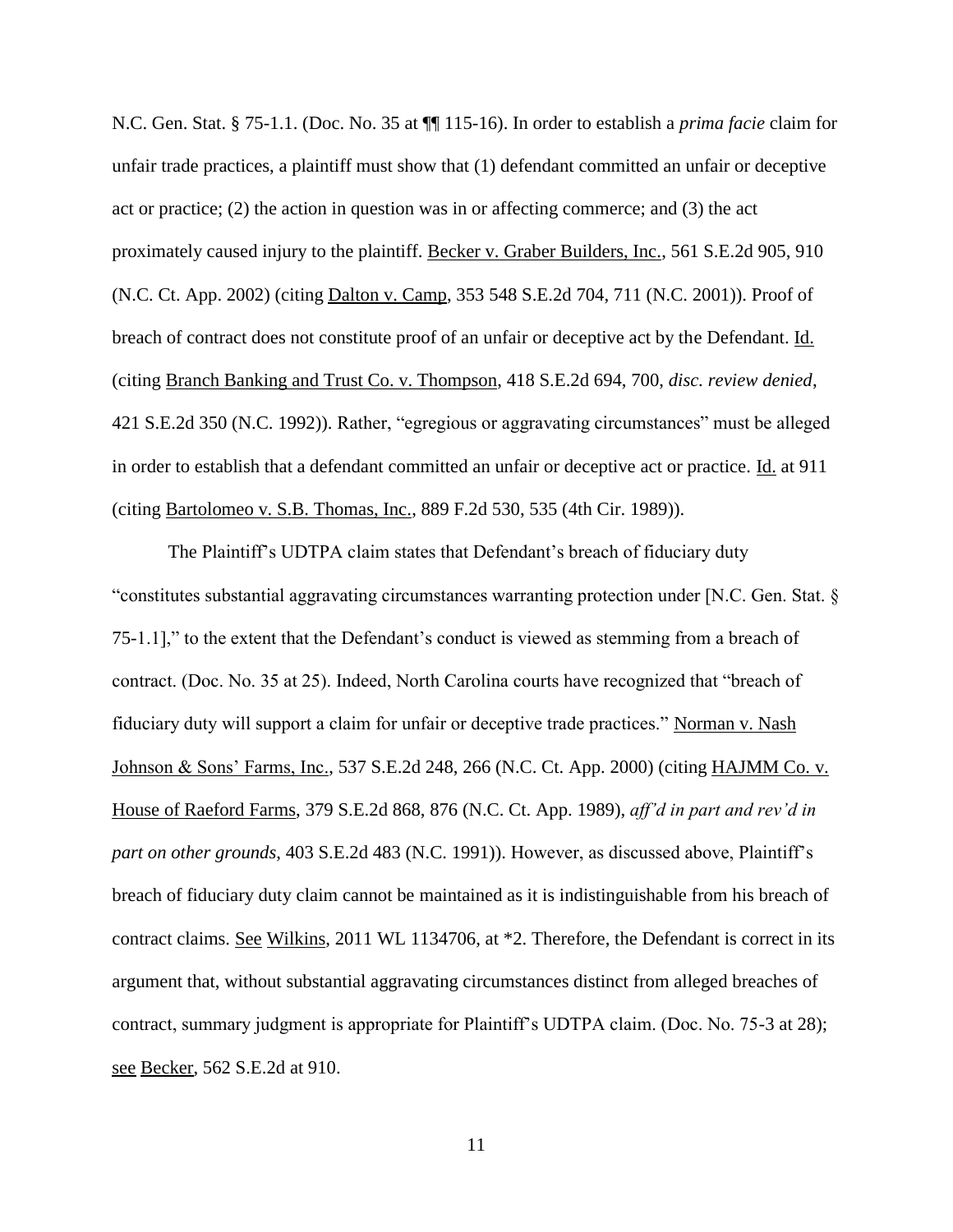## E. Count VIII

Count VIII of the Amended Complaint alleges that BFBD is treating Plaintiff as an employee through the breaches alleged in Counts I through V. (Doc. No. 35 at ¶ 122). Plaintiff claims that Defendant has "unlawfully withheld monies from the compensation earned by Plaintiff," and seeks protection under the North Carolina Wage and Hour Act at N.C. Gen. Stat. § 95-25.1 *et seq*. (Doc. No. 35 at ¶¶ 125-28). Defendant argues that summary judgment is warranted on this Count because Plaintiff did not receive "wages" as defined by the statute, the challenged expenses are non-wages, and the Plaintiff authorized the challenged expenses.

N.C. Gen. Stat § 95-25.2 defines "wages" as "compensation for labor or services rendered by an employee." Defendant presents a persuasive argument that Plaintiff cannot show the money he received from BFBD was for labor or services rendered. Plaintiff's claim that Troche's compensation was "a percentage proportion of the money derived from the sale of BFBD's fresh bread products in exchange for labor and services" is unconvincing. (Doc. No. 94 at 29). The Amended Complaint provided a detailed explanation of the sale and delivery process between BFBD, the IOs, and the customer stores, explaining that Plaintiff's income will be earned "by buying products from BFBD at one price, selling them to a customer at a higher price and making money on the difference." (Doc. No. 35 at 8). This arrangement takes Plaintiff's earnings out of the statutory definition of "wages."

Under NCWHA regulation 13 N.C.A.C. 12.0301(d), the challenged expenses (for use of handheld equipment) are not computed as wages. The regulation specifically lists "equipment required by the employer" as an item which will not be computed as wages. 13 N.C.A.C. 12.0301(d) (current with rules received through July 9, 2015). Plaintiff argues that because the